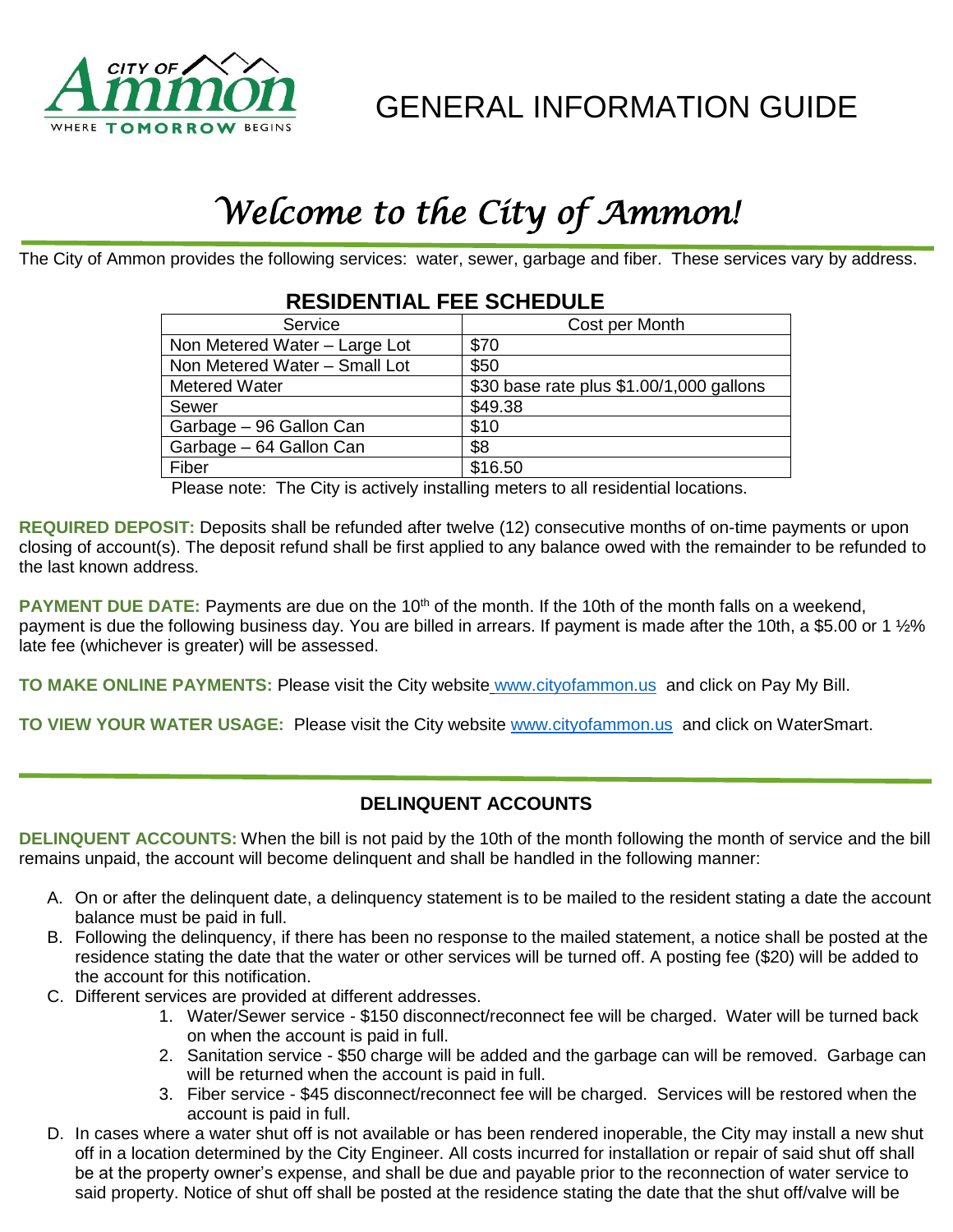installed. Notice shall provide a copy of the approximate location of installation and inform the resident to clear the location of the installation of any obstructions. Obstructions on the property, that would prohibit the installation of a new shut off on the date indicated, shall be removed by the City crew or the City's designee and any expenses incurred for such removal shall be billed as part of the expense of installation against the property.

- E. In the event of payment of a delinquent account, personal checks shall not be accepted, the balance must be paid by cash or one of the following: certified funds, cashier's check, certified check, credit/debit card or money order.
- F. Reconnection by any person for any reason, other than an authorized City of Ammon employee, shall be deemed a misdemeanor and shall be subject to the penalties established within the City Code.

**RETURNED CHECKS:** Payments received for services by a check or electronic check that is subsequently returned unpaid by any financial institution shall be assessed a return check fee as set by resolution of the City Council. Said fee shall be charged to the customer's utility account and charges for utilities that said check was to pay, shall also be billed back to the customer's utility account. Any returned check must be paid within five (5) working days from the time the notice is given by the City of the returned check or the utility account shall be considered delinquent. All fees shall be paid in full prior to reinstatement of services. Partial payments of amounts due shall be applied to check fees prior to being applied to services.

# **AUTOMATED RESIDENTIAL SERVICE POLICIES AND PROCEDURES**

**GENERAL CONDITIONS:** The following general conditions will apply to all automated garbage collection for residents:

- A. Each single family dwelling of four (4) units or less, within the City of Ammon, is required to have residential garbage container service.
- B. Only material inside of the City approved container will be picked up no sacks, bundles, boxes, or other material outside of the container will be taken. NO other types of containers will be picked up or emptied.
- C. The driver of the automated refuse collection truck will not exit the vehicle during the collection process to facilitate the pickup of the container.
- D. One residential container is included in each residential monthly sanitation charge and will be provided to each single family dwelling of four (4) units or less within the City.
- E. Additional container(s) may be requested, at City Hall in writing, but will be charged an additional fee per month per container and a delivery fee, if applicable. Request for termination of additional containers must be received in writing at City Hall. Upon such request in writing, additional containers will be retrieved and a fee for retrieval will be charged. To avoid a delivery and/or retrieval charge, the resident may pick up or return a CLEAN can.
- F. Service to delinquent accounts may be terminated at any time. The City shall have the right to remove the container assigned to any residential lot, until payment in full plus fees are made.
- G. The customer shall be responsible for keeping the container clean. It is recommended that all household refuse be bagged and placed inside the container.
- H. No container will be picked up if it is obstructed by other refuse, vehicles, trailers, mailboxes, etc. If a container is obstructed or not placed in the correct position or orientation, it will not be emptied that week and no credit will be given. Four (4) feet of clearance is necessary around the can.
- I. Containers should be placed at curbside, or on the sidewalk, before 8 a.m. on the regular pick up day with the handle facing the residence. The cart should be removed from the curb and returned to a storage area on the same day it is emptied.
- J. The container is assigned to each residence by serial number. It is the homeowner's responsibility to prevent lost or stolen containers. If a container is stolen, a resident must present a police report to have the container replaced without charge. You may want to write your address on a small piece of paper and tape it inside the lid. This can help lost cans find their way home after a windstorm.
- K. It is the homeowner's responsibility to prevent vandalism or destruction of the containers. If a container is damaged or destroyed, the cart will be replaced by the City, at the homeowner's expense.
- L. No painting or defacing of a container by the homeowner is allowed.
- M. Unauthorized use of any container, other than the container assigned to the residence, is prohibited.
- N. For weeks containing a holiday, trash collection will be delayed by one day for the remaining balance of the week following the holiday.
- O. All fees related to this policy shall be set by resolution of the City Council.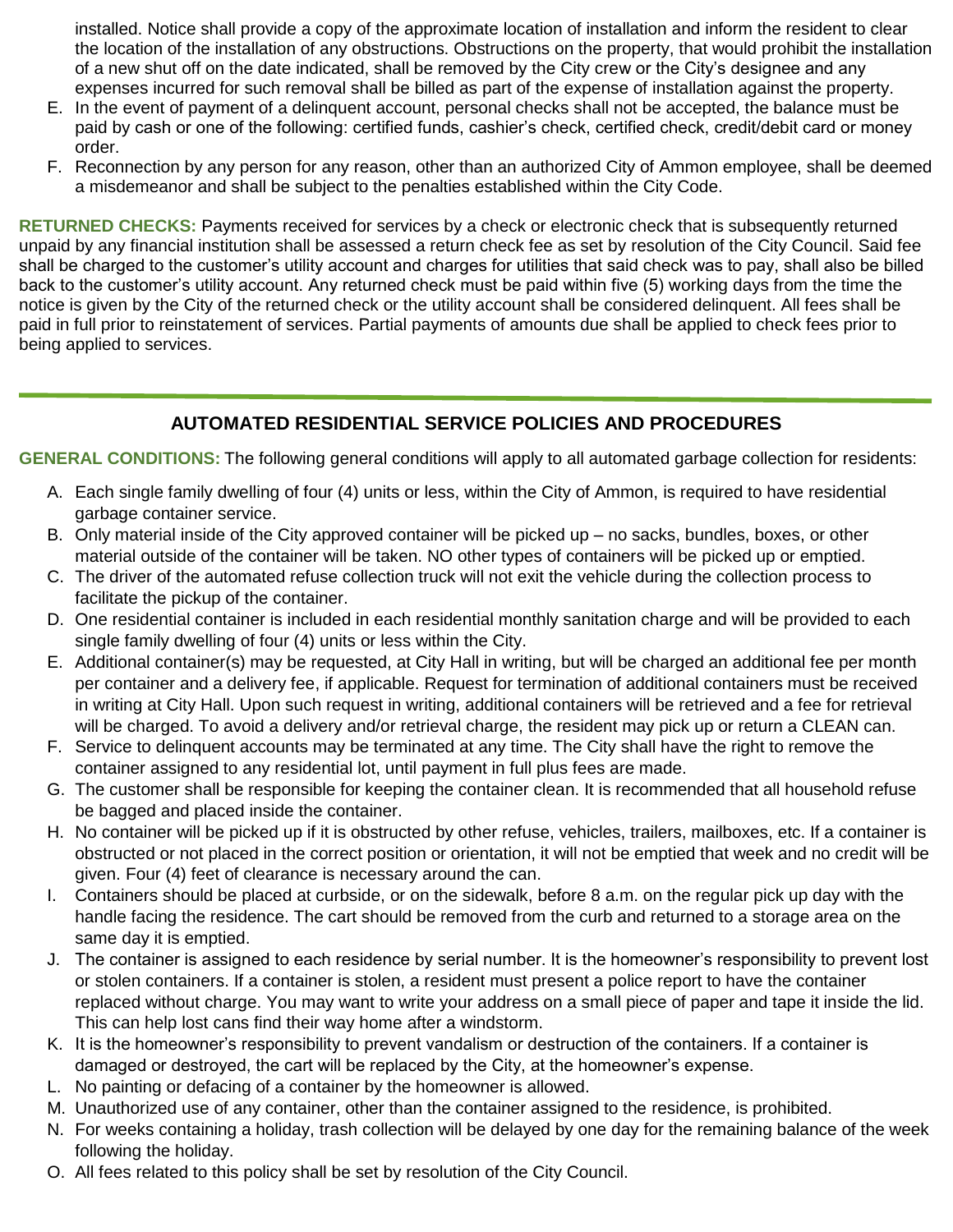The following is NOT accepted for disposal:

- rocks or dirt
- construction material
- hot coals
- hazardous waste, gasoline, oil, antifreeze
- tires, batteries, paint
- large tree limbs
- **furniture**
- appliances
- other garbage cans, etc.

For disposal of these items, contact: **Bonneville Transfer Station - 208-528-5550**

2455 Hemmert Ave. Open 7am-7pm, Monday – Saturday

# **FIBER**

#### **Residential fiber optic utility service is requested at the listed property by the applicant who agrees to the following terms:**

- A. Service bandwidth to be 1Gbps as defined by accepted industry standards.
- B. \$16.50 Monthly utility rate set by resolution of the City Council but subject to change as set forth in ordinance.
- C. Utility service (lit fiber transport as provided by the City) includes:
	- 1. Infrastructure and equipment maintenance and replacement as required by normal usage.
	- 2. Utility operation of system infrastructure and equipment (lighting and operation for transport).
	- 3. End user tools for service(s) creation and provisioning, including utility portal for retail service subscriptions.
- D. Utility service DOES NOT include:
	- 1. Retail services, either public or private, other than services deemed necessary by the City for public health and welfare (access to retail services is provided via the utility portal).
	- 2. Maintenance or replacement of infrastructure or equipment located inside property boundaries damaged or impaired by the occupants (including underground facilities).
- E. The City of Ammon is NOT responsible for services made available through the utility portal.
- F. Contracts or agreements for service(s) made available through the utility portal are not the responsibility of the City.
- G. Customer support for services, including troubleshooting and outage repairs are the responsibility of the service provider, resulting in the following:
	- 1. Service problems or outages must be reported directly to the service provider by the resident.
	- 2. Service providers unable to diagnose or resolve service problems shall contact City utility operations for utility infrastructure and equipment support.
- H. Utility personnel respond to residential outages during normal business hours, unless three or more contiguous properties are experiencing an outage, as set forth by ordinance.
- I. This agreement provides that the City of Ammon or their designated agent has authority to perform service and maintenance on the fiber line to service address property as follows:
	- 1. City Broadband service members or their designated agents may enter upon the service address property on the exterior of the residence addressed in this agreement to maintain and service the line as needed and that entry shall not be constituted a trespass.
	- 2. Entry into any residence on the service address property shall be done during regular business hours or as allowed by permission of the property owner (denial of entry could result in discontinuation of service to the service address).